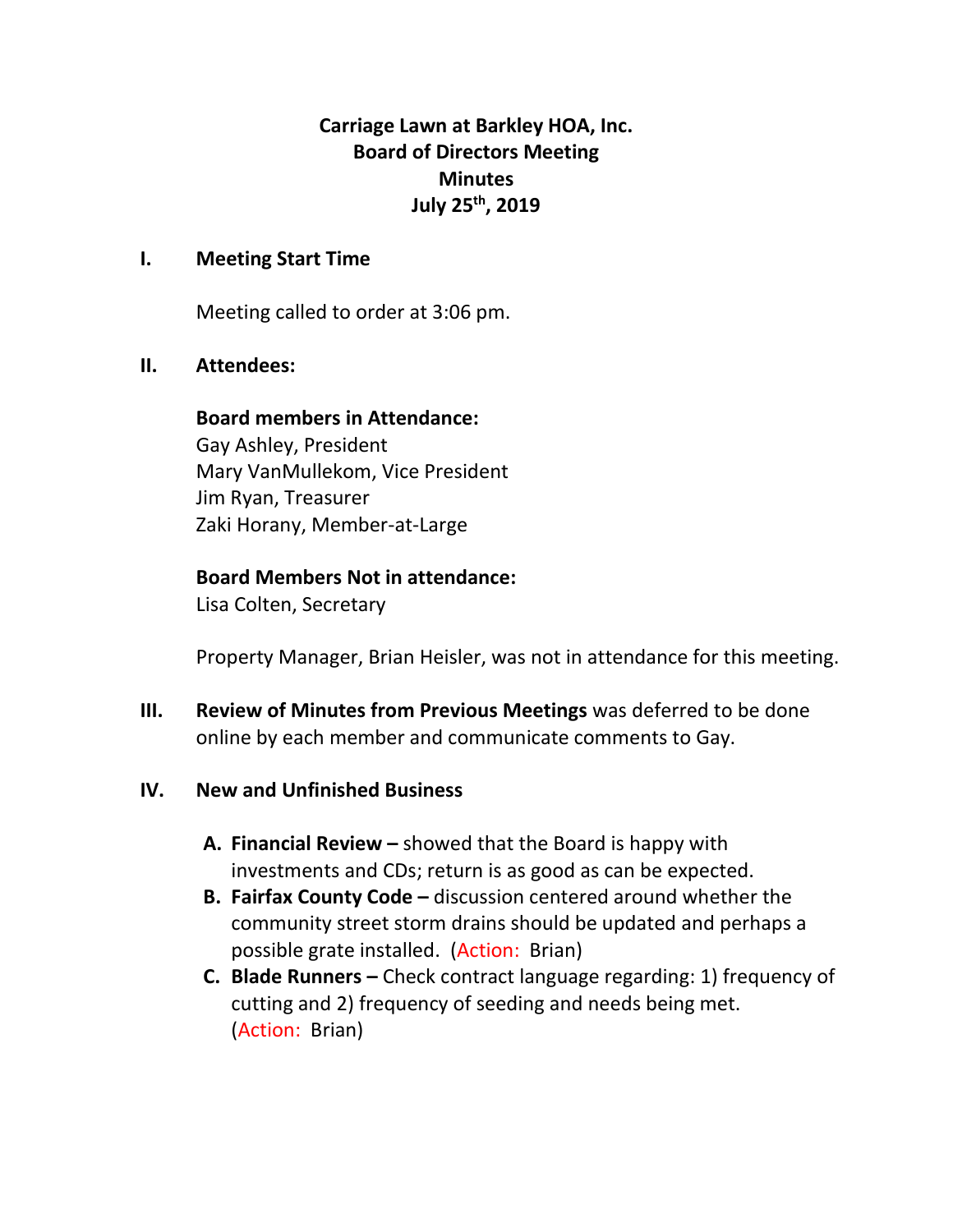- **D. Delinquency Fees –** question came up as to when GHA starts sending out letters to HOA members who are delinquent? For example, do they start at \$1.00, or \$2.00, or \$5.00, etc.? (Action: Brian)
- **E. Website Update –** Zaki started research on website update and looked at templates, etc. Zaki will continue his research looking into options, cost, etc., and get back to the Board. (Action: Zaki)
- **F. ARB Openings –** will be announced on Facebook in hopes to get interested people to respond. (Action: Gay)
- **G. ARB Guidelines –** were discussed by the Board regarding fence height, etc. The board decided the language in the ARB guidelines is good as it stands.
- **H. Budget for 2020 –** will be reviewed after October 15, 2019.
- **I. Mailbox Installation –** was successfully completed. The Board and the community are pleased with the result. The keys to the package box, however, are still hanging outside the mailboxes and need to be inside. The Post Office needs to be informed and take corrective action (Action: Brian)
- **J. Reserve Study –** In reviewing the study, the sidewalks are the next item suggested for review and repair or replacement as needed. Brian reviewed and found that items for repair or replacement are about a year away. See Item L below.
- **K. Paving Project –** painted surfaces are peeling: need update as to the expected date of correction (Action: Brian)
- **L. Concrete Sidewalk Review –** Sidewalk does not appear to be bad; wait until spring to re-evaluate
- **M. Storm Water Management –** discussion took place surrounding the storm water management pond and what is county responsibility versus community responsibility. A clear definition of responsibility is requested. (Action: Brian)
- **N. Playground Work Complete –** New mulch and two additional picnic tables were added, for a total of three.
- **O. Fitness Area –** Repurposing/improvement ideas of the fitness area were discussed, e.g. gazebo, community meeting place, etc. Check into Fairfax County grant for community update and upgrade projects. Find out the guidelines so we can submit a proposal and perhaps qualify for the grant (Action: Brian)